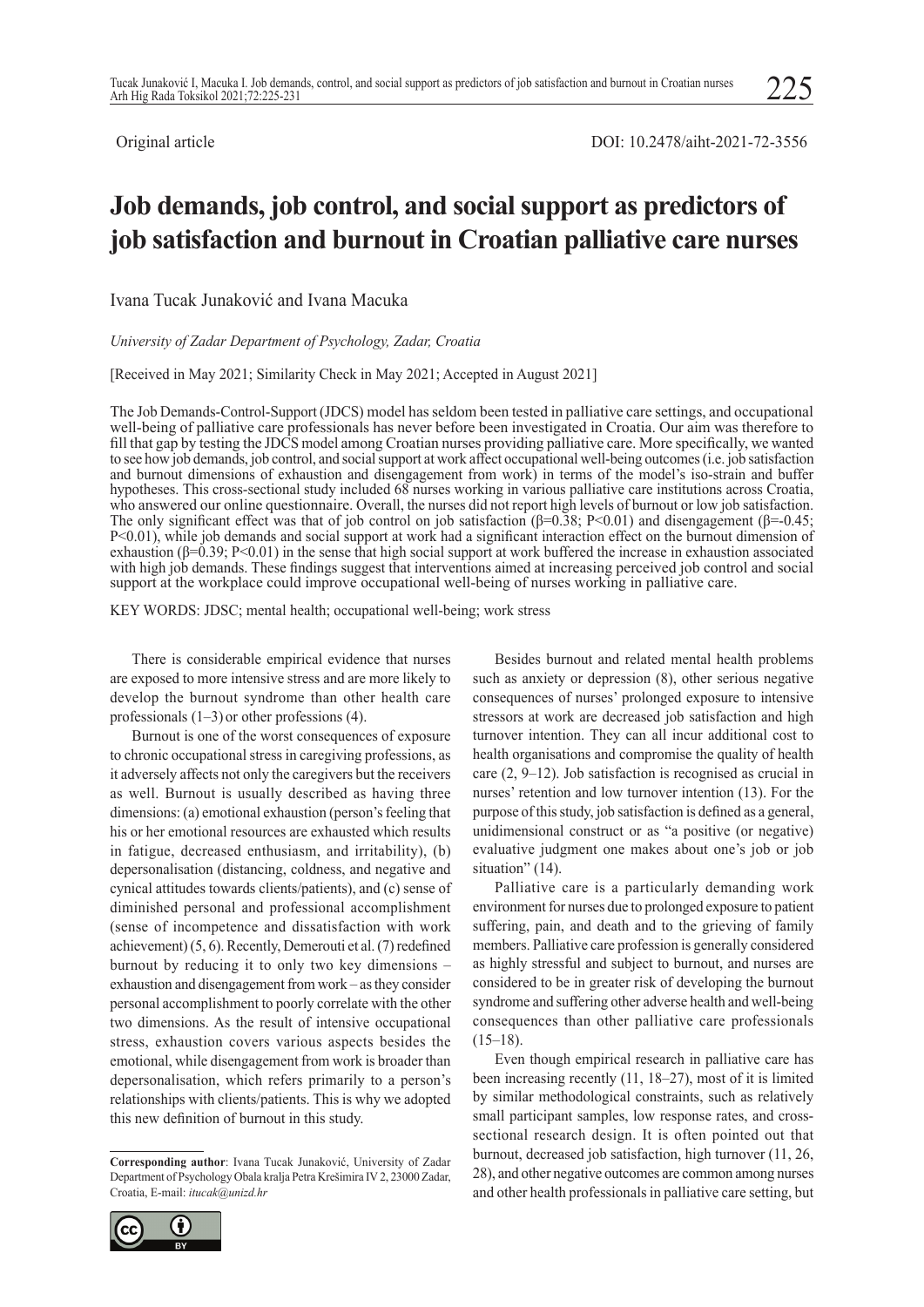there is little empirical evidence to support these statements. Quite the opposite, most research still shows that palliative care professionals, including nurses, experience similar or even lower levels of stress and burnout than health professionals working in other settings (for review see 15, 29–31). According to a recent systematic review with metaanalysis by Gόmez-Urquiza et al. (15), the prevalence of different burnout dimensions among palliative care nurses is between 24 % and 30 %. These are mainly associated with occupational (workload, work environment, relations with patients and family) and psychological factors (personality traits such as extroversion and neuroticism, meaning in life).

The most commonly used model in studying the effects of occupational stress on workers' health and occupational and general psychological well-being is a Job Demands-Control-Support (JDCS) model (32, 33). In palliative care settings, however, it has seldom been applied (21, 34). It explains the impact of three key job dimensions, i.e. job demands (e.g. time pressure, conflicting roles, complexity of working tasks), job control (e.g. decision authority, skill utilisation), and social support from coworkers and supervisors. According to the model's *iso-strain hypothesis*, employee's well-being is worst affected by a combination of high job demands, low job control, and low support (additive effect). The model's *buffer hypothesis*, in turn, predicts that higher social support and job control can moderate the negative impact of high job demands on employee's well-being (buffering/interactive effect). Many review articles have tested both hypotheses (35–37), but empirical evidence speaks in favour of the iso-strain hypothesis in the sense that the buffering effect of high social support and job control has not always been confirmed.

## *Study aims*

The main aim of this cross-sectional study was to test how and to what extent job demands, job control, and social support from coworkers and supervisors would explain various aspects of occupational well-being, i.e. job satisfaction and burnout dimensions, in a sample of Croatian nurses providing palliative care. For the conceptual framework we used the JDCS model to see how the two hypotheses would fare in our sample. In accordance to the iso-strain hypothesis, we assumed that high job demands, low job control, and low social support would additively contribute to low job satisfaction and high exhaustion and disengagement from work as burnout dimensions. In accordance to the buffer hypothesis, we assumed that high levels of job control and social support would buffer, i.e. decrease, the negative impact of high job demands.

According to some estimations of ten years ago (38), Croatia was among the least developed EU countries in terms of palliative medicine. Since the recent adoption of an improved legal framework and development guidelines,

it has seen a significant progress in palliative care, but to the best of our knowledge, this is the first study conducted among palliative care professionals in Croatia.

# PARTICIPANTS AND METHODS

The study included 68 nurses (65 women and 3 men), who were part of a larger convenience sample of professionals of different profiles working in palliative care. Their average age was 41.5 years (SD=11.20; range: 21–65 years) and work experience in nursing 19 years and 10 months (SD=11.19 years; range: 1.3–41 years), while their average work experience in palliative care was 4 years and 2 months (SD=6 years; range: 2 months–33.4 years). Fortythree reported to have a bachelor's degree in nursing, while the rest completed high school. Forty-three claimed to have completed additional training in palliative care. Forty-six were married at the time of the survey, and 56 had children.

#### *Data collection*

The data presented in this paper were collected with an online questionnaire as part of a larger study on the challenges of work in palliative care setting in Croatia, which included various professionals (nurses, physicians, physiotherapists, psychologists, social workers, and priests) working in palliative care. We sent out e-mails with a description of the research, link to the questionnaire, and an invitation to participate to all known institutions and facilities providing palliative care in Croatia and to the members of the Centre for Palliative Medicine, Medical Ethics, and Communication Skills (CEPAMET) and asked them to forward the information and the questionnaire link to employees who work in palliative care. We also explained research aims and methods to the heads of most of these institutions in person or over the phone in advance.

As we did not have accurate figures about how many palliative care nurses there were in Croatia, we could not rely on probabilistic sampling but resorted to convenience sampling instead. In addition, we did not want to limit participation by setting a minimal work experience in palliative care. The only condition for participation was that participants had been working in palliative care at the time of the study.

The participants were informed that participation was voluntary and anonymous, with no possibility to link answers to e-mail addresses or participants' identities. The study was approved by the Ethics Committee of the Zadar University Department of Psychology. Answers were collected from October 2018 to February 2019.

## *JDCS model measures*

*Job demands* were measured with the Croatian translation of the short version of the Nursing Stress Scale (NSS) (10) adapted from the original 34-item NSS scale (39). It consists of five subscales most closely related to the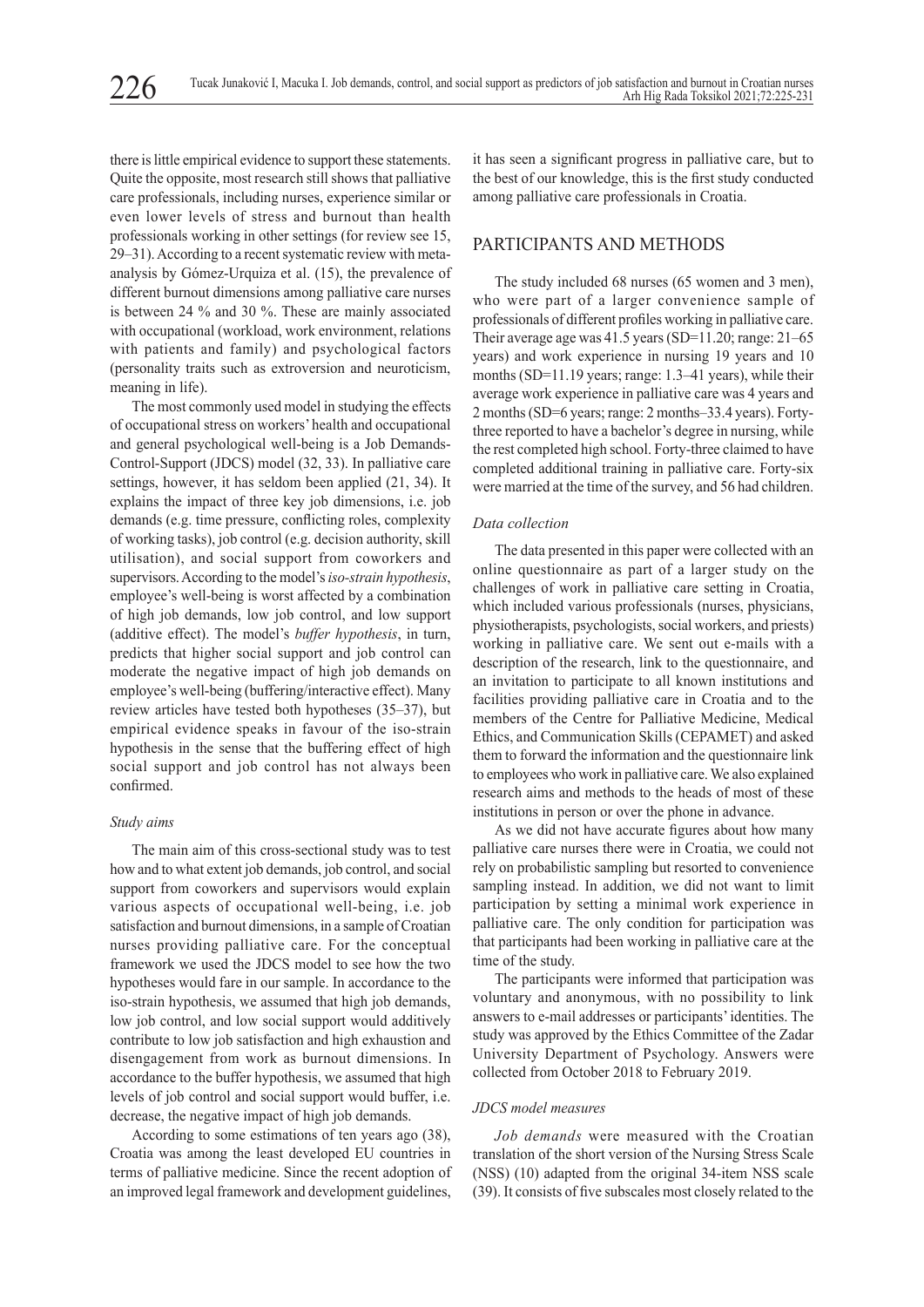demands and stressors in palliative care setting, as follows: *work load* (five items, e.g. *Not enough time to provide emotional support to the patient*), *conflict* (four items, e.g. *Conflict with physician*), *uncertainty regarding patient treatment* (four items, e.g. *Not knowing what a patient or a patient's family ought to be told about the patient's condition and treatment*), *dealing with death and dying* (three items, e.g. *Watching a patient suffer*), and *inadequate preparation* (three items, e.g. *Feeling inadequately prepared to help with emotional needs of patien*t). Each item is scored on a four-point scale, from *never* (score 1) to *very often* (score 4), and the job demands measure is calculated as the average of the sum of scores for each subscale.

*Job control* was measured with the Job Control Subscale (40) from the Croatian adaptation of Karasek's Job Content Questionnaire (JCQ) (41). The subscale contains five statements (e.g. *I have a complete control in doing my job*), and answers range from *strongly disagree* (score 1) to *strongly agree* (score 7). The total score is the average of scores for all five items.

*Social support from coworkers and supervisors* was measured with the subscale assessing lack of support, taken from the short version of the revised NSS (10).This subscale consists of three items (e.g. *Lack of opportunity to share experiences and feelings with other personnel in the unit*) and answers vary from *never*(score 1) to *very often* (score 4). For the purpose of this study, the lack of support subscale's total score was inverted and reformulated in terms of social support at work.

## *Occupational well-being measures*

Job satisfaction was measured with the Job Satisfaction Scale (42)*,* which consists of five items (e.g. *I feel satisfied with my present job*) and scoring reflects the degree of agreement with each statement on a scale from 1 (*strongly disagree*) to 5 (*strongly agree*). The total score is the average of sums of all five statements. Higher score indicates higher job satisfaction.

Burnout was assessed with the Croatian translation (43) of the Oldenburg Burnout Inventory (44). It consists of 16 items across two subscales of eight, one assessing *exhaustion* (e.g. *After my work' I usually feel worn out and weary*) and the other *disengagement from work* (e.g. *It happens more and more often that I talk about my work in a negative way*). Scores range from 1 (*strongly disagree*) to 4 (*strongly agree*), and the total of each subscale is the average of the sums of eight items. Higher score indicates higher exhaustion or higher disengagement.

# **RESULTS**

Table 1 shows the mean scores for all variables and their correlations. All the scales showed acceptable to good reliability (see Cronbach's alpha). Job demands were not rated as very stressful, while job control and social support were estimated as quite high. Participants also reported rather high job satisfaction while exhaustion and disengagement (burnout dimensions) were below scale average.

The correlations between JDCS variables and between occupational well-being variables (job satisfaction and the burnout variables) were significant, moderately high, and as expected. So were some of the correlations between the JDCS variables and the occupational well-being variables (e.g. between job demands and exhaustion or disengagement or between job control and satisfaction), while others were not significant.

To test the JDCS model hypotheses, we ran three hierarchical regression analyses by regressing job satisfaction, exhaustion, and disengagement against job demands, job control, and social support (Table 2). Job demands, control, and social support were entered in the first step, two-way interactions in the second step, and three-way interactions in the third step of regression analyses. We did not control for the background variables (age, marital and parental status, education, or work experience) for two reasons: first, in earlier analyses these

| Table 1 JDCS and occupational well-being scores by palliative care nurses, internal consistency (Cronbach's alpha), and Pearson's |  |  |  |
|-----------------------------------------------------------------------------------------------------------------------------------|--|--|--|
| correlations between variables $(N=68)$                                                                                           |  |  |  |

| <b>Variables</b>                                        | Mean  | <b>SD</b> | Range         | $\alpha$ |           | $\overline{2}$ | 3       | $\overline{\mathbf{4}}$ | 5        |
|---------------------------------------------------------|-------|-----------|---------------|----------|-----------|----------------|---------|-------------------------|----------|
| <b>JDCS</b> variables                                   |       |           |               |          |           |                |         |                         |          |
| $(1)$ Job demands                                       | 2.23  | 0.55      | 1.05–4.00     | 0.91     | $---$     |                |         |                         |          |
| $(2)$ Job control                                       | 25.89 | 5.54      | $10 - 35$     | 0.82     | $-0.57**$ | ---            |         |                         |          |
| (3) Social support                                      | 3.00  | 0.76      | $1.00 - 4.00$ | 0.78     | $-0.72**$ | $0.31*$        | $---$   |                         |          |
| <b>Occupational well-</b><br>being variables            |       |           |               |          |           |                |         |                         |          |
| (4) Job satisfaction                                    | 3.89  | 0.60      | $2.00 - 5.00$ | 0.81     | $-0.16$   | $0.32**$       | 0.22    | ---                     |          |
| (5) Exhaustion                                          | 2.27  | 0.47      | 1.25–3.25     | 0.76     | $0.28*$   | $-0.35**$      | $-0.15$ | $-0.52**$               | ---      |
| (6)<br>Disengagement<br>$4.73 \cdot 0.05$ $4.45$ $0.01$ | 1.95  | 0.50      | $1.00 - 3.37$ | 0.81     | $0.28*$   | $-0.45**$      | $-0.22$ | $-0.65**$               | $0.72**$ |

*\*P<0.05, \*\*P<0.01*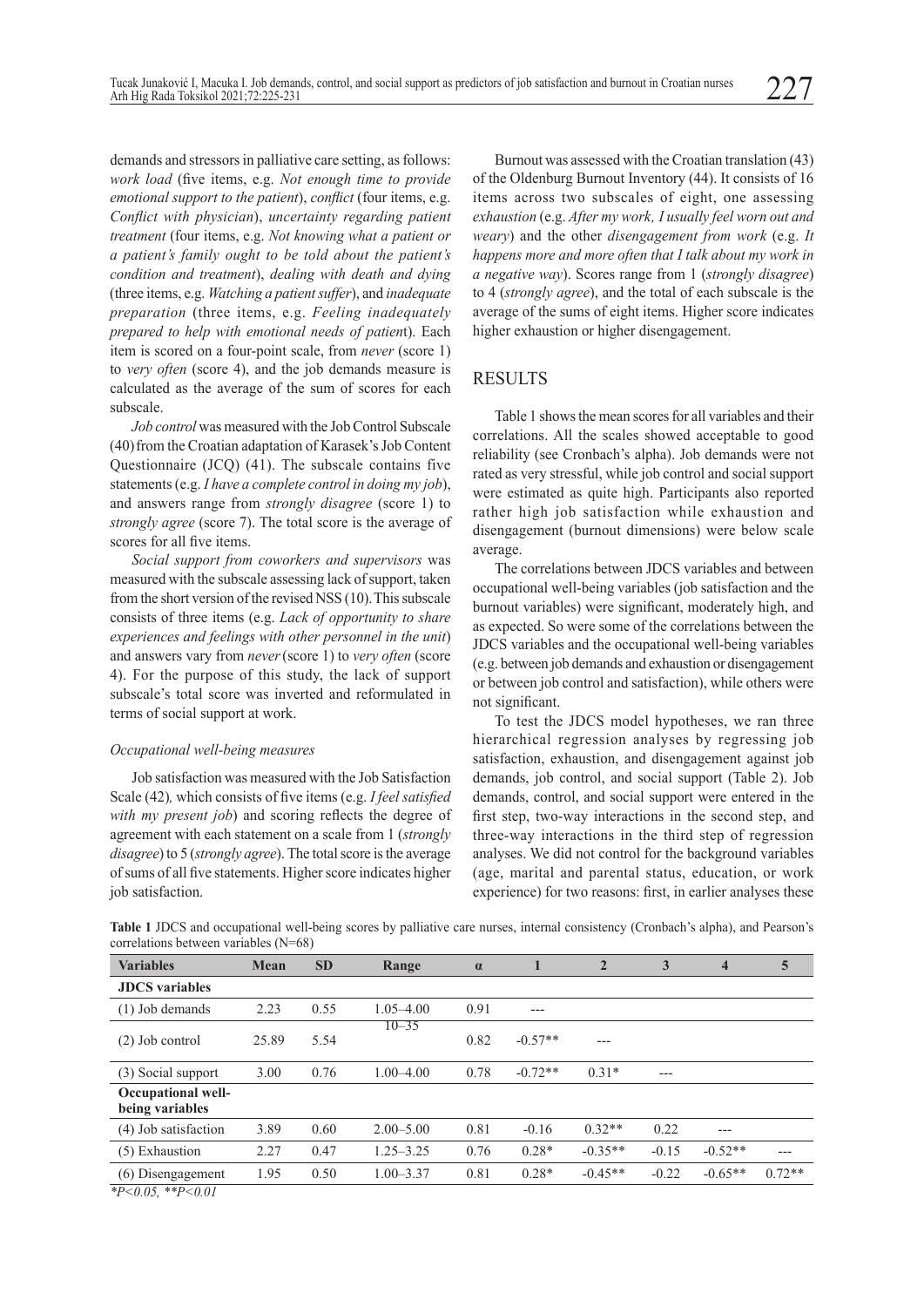

**Figure 1** Interaction effect of job demands and social support on exhaustion

variables did not show any significant role in various aspects of occupational well-being of palliative care nurses (45) and, second, there would have been too many predictors in regression analyses for such a small sample.

The only significant effects we established were those of job control on job satisfaction and disengagement and of job demands and social support on exhaustion. Higher levels of control correlated with higher levels of job satisfaction and lower levels of disengagement from work.

Figure 1 shows that exhaustion in nurses who perceive low social support at work increases with job demands, yet

this increase is significantly less pronounced when social support is high.

We found no evidence of a three-way interaction with JDCS dimensions. The proportion of explained variance of various occupational well-being outcomes in the final step of the analyses was low (9 % for job satisfaction, 11 % for exhaustion, and 18 % for disengagement), which suggests that factors besides those included in this study may explain occupational well-being of nurses providing palliative care.

# DISCUSSION

Our findings only partly confirm both hypotheses, as the only job aspect that significantly contributed to occupational well-being, more precisely to job satisfaction and disengagement, was job control. The importance of job control for occupational and personal well-being and health has been evidenced by numerous studies testing the JDCS model in different professional settings, including nursing (35–37, 46–48) and palliative care context (21, 34).

In addition, our two-way interaction analysis shows that social support at work buffers the adverse effect of job demands on exhaustion. This protective role of social support from coworkers and supervisors against the burnout syndrome and other negative consequences in the nursing

**Job satisfaction Exhaustion Disengagement** Predictors *β (β) β (β) β (β) Step 1:* Demands  $0.27 (0.18)$   $0.17 (0.29)$   $-0.06 (0.00)$  $0.38** (0.34)$   $-0.27 (-0.32)$   $-0.45**(-0.40**)$ Social support 0.29 (0.22) 0.06 (0.06) -0.12 (-0.03)  $R^2$  0.14\* 0.13\* 0.21\*\*\* *Adj R*<sup>2</sup> 0.10\* 0.10\* 0.09\* 0.17\*\*\* *F (3,64)* 3.57\* 3.23\* 5.61\*\* *Step 2:* Demands x Control 0.02 (0.01) 0.08 (0.06) 0.06 (0.09) Demands x Social support  $-0.32$  (-0.35) 0.39<sup>\*\*</sup> (0.31) 0.30 (0.42) Control x Social support -0.28 (-0.27) 0.35 (0.37) 0.21 (0.18)  $\Delta R^2$  0.04 0.06 0.04 0.06 0.04  $R^2$  0.18\* 0.19\* 0.25\*\* 0.19\* 0.25\* *Adj R*<sup>2</sup> 0.10\* 0.11\* 0.17\*\* 0.17\*

**Table 2** Hierarchical regression analyses of JDCS variables and their two-way and three-way interactions as predictors of job satisfaction, exhaustion, and disengagement in palliative care nurses (N=68)

*F (6,61)* 2.25\* 2.39\* 3.33\*\* *Step 3:* Demands x Control x Social support  $-0.08 (-0.08)$   $-0.20 (-0.20)$   $0.27 (0.27)$  $\Delta R^2$  0.00 0.01 0.02  $R^2$  0.18 0.20 0.26\*\* *Adj R*<sup>2</sup> 0.09 0.11 0.18\*\* *F (7,60)* 1.92 2.15 3.08\*\*

*\*P*<0.05, *\*\*P*<0.01, *\*\*\*P*<0.001, *(β) - β* coefficient at the final step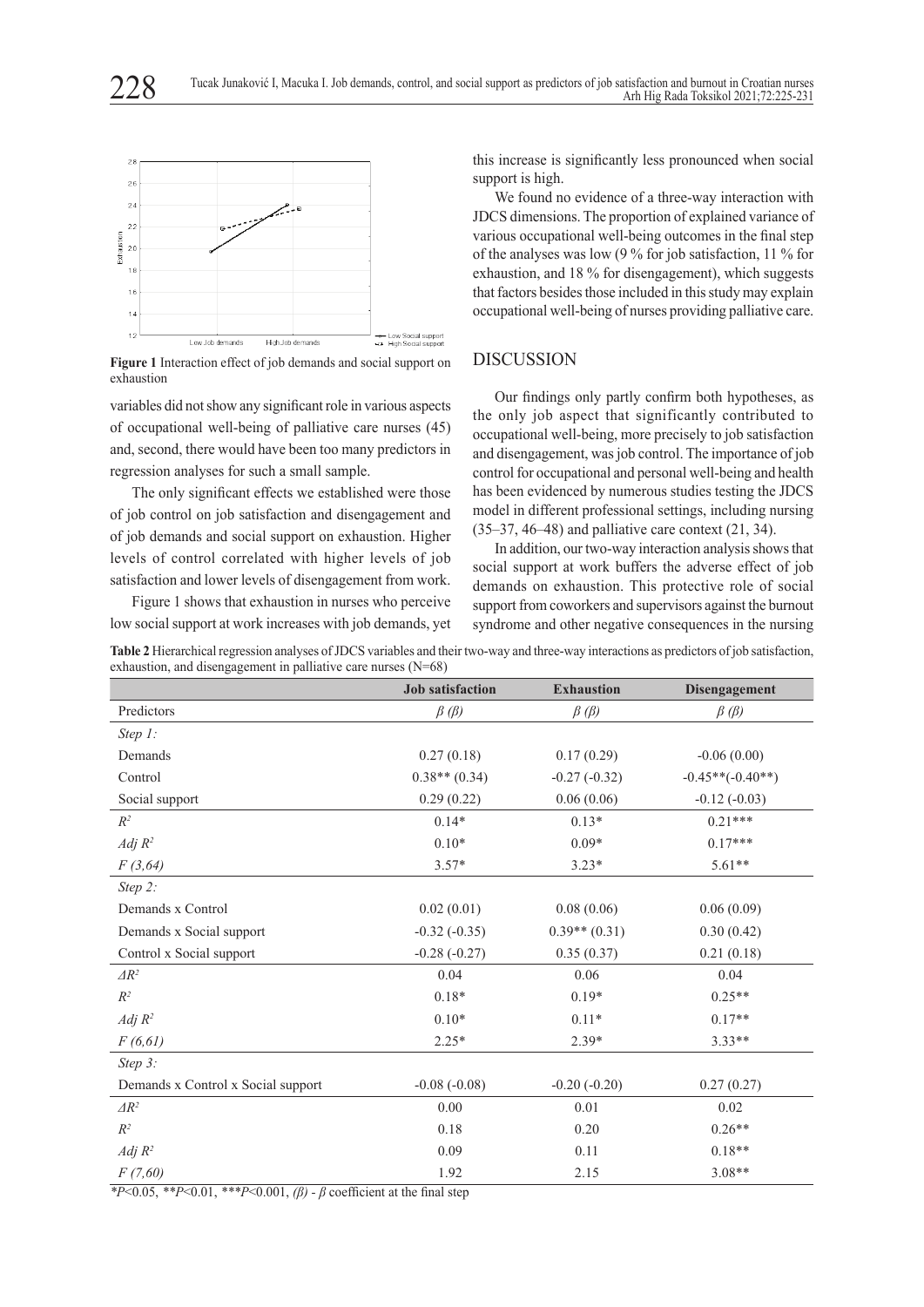profession has been well documented (24, 49). Nursing requires good cooperation and teamwork (50), especially in demanding work settings such as palliative care.

Our three-way interaction analysis of JDCS aspects did not reveal any effect on either job satisfaction or the burnout dimensions. Other studies have shown good support for the iso-strain hypothesis, which predicts the worst well-being and health outcomes for employees in various occupations, including nursing, who experience high job demands, low control and low support at work, while there is only scarce evidence for the interactive influence of JDCS dimensions, i.e. for the buffer effect of job control and social support at work (35–37).

The shortcomings of this study are primarily related to the small convenience sample, which is the consequence of poor response rate, a common problem in this field of research. Small sample size entails small statistical power, and many regression coefficients that were slightly below the significance level would probably turn out to be significant in larger sample.

We should also take into account bias, as nurses who agreed to participate were generally satisfied with their job, and nurses who did not participate may have perceived their work as highly stressful (non-response bias).

The additional problem could be that JDCS components are too broad in concept to be specific enough for palliative care nursing. Future research in palliative care nursing could therefore benefit from tailoring the all too general JDCS model to accommodate variables and measures that better reflect the specifics of palliative care nursing. Future research should also take into account individual characteristics (e.g. resilience, spirituality, finding meaning in death, coping mechanisms), which may help to understand the impact of stress in palliative care on nurses' mental health and well-being.

Despite its limitations, this is the first empirical research in Croatia addressing the challenges of work in palliative care setting. Consistent with some earlier findings (15, 29, 31), it shows rather high levels of occupational well-being (i.e. quite high job satisfaction and rather low levels of exhaustion and disengagement) in Croatian palliative care nurses. However, further research on the mental health and occupational well-being of palliative care nurses is needed to verify these findings.

To conclude, the results of our study have confirmed the significant effect of job control on job satisfaction and disengagement and significant buffer effect of social support at work, which can lower the negative impact of job demands on occupational well-being outcomes in nurses providing palliative care. Therefore, practical interventions should focus on strengthening supportive interpersonal relations at work and enhancing perceived job control among nurses by letting them to participate more in decision-making about the organisational aspects of the job and patient treatment.

### *Acknowledgements*

We thank the Centre for Palliative Medicine, Medical Ethics, and Communication Skills (CEPAMET) in Croatia for the assistance in conducting this research. We also thank all study participants for taking the time to answer our questionnaire.

## *Conflicts of interest*

None to declare.

#### REFERENCES

- 1. Cañadas-De la Fuente GA, Vargas C, San Luis C, García I, Cañadas GR, De la Fuente E I. Risk factors and prevalence of burnout syndrome in the nursing profession. Int J Nurs Stud 2015;52:240–9. doi: 10.1016/j.ijnurstu.2014.07.001
- 2. Moustaka E, Constantinidis TC. Sources and effects of workrelated stress in nursing. Health Sci J 2010;4:210–6.
- 3. Wu H, Chi T, Chen L. Occupational stress among hospital nurses: cross sectional survey. J Adv Nurs 2010;66:627–34. doi: 10.1111/j.1365-2648.2009.05203.x
- 4. Chan KB, Lai G, Ko YC, Boey KW. Work stress among six professional groups: the Singapore experience. Soc Sci Med 2000;50:1415–32. doi: 10.1016/s0277-9536(99)00397-4
- 5. Maslach C, Jackson SE. The measurement of experienced burnout. J Organ Behav 1981;2:99–113. doi: 10.1002/ job.4030020205
- 6. Maslach C, Schaufeli WB, Leiter MP. Job burnout. Annu Rev Psychol 2001;52:397–422. doi: 10.1146/annurev. psych.52.1.397
- 7. Demerouti E, Mostert K, Bakker AB. Burnout and work engagement: a thorough investigation of the independency of both constructs. J Occup Health Psychol 2010;15:209–22. doi: 10.1037/a0019408
- 8. Koutsimani P, Montgomery A, Georganta K. The relationship between burnout, depression, and anxiety: A systematic review and meta-analysis. Front Psychol 2019;10:284. doi: 10.3389/fpsyg.2019.00284
- 9. Alharbi AA, Dahinten VS, MacPhee M. The relationships between nurses' work environments and emotional exhaustion, job satisfaction, and intent to leave among nurses in Saudi Arabia. J Adv Nurs 2020;76:3026–38. doi: 10.1111/ jan.14512
- 10. Dagget T, Molla A, Belachew T. Job related stress among nurses working in Jimma Zone public hospitals, South West Ethiopia: a cross sectional study. BMC Nurs 2016;15:39. doi: 10.1186/s12912-016-0158-2
- 11. Head B, Middleton A, Zeigler C. Work satisfaction among hospice and palliative nurses. J Hosp Palliat Nurs 2019;21:E1-11. doi: 10.1097/NJH.0000000000000562
- 12. Van Bogaert P, Van Heusden D, Timmermans O, Franck E. Nurse work engagement impacts job outcome and nurseassessed quality of care: model testing with nurse practice environment and nurse work characteristics as predictors. Front Psychol 2014;5:1261. doi: 10.3389/fpsyg.2014.01261
- 13. Lu H, While AE, Barriball KL. Job satisfaction among nurses: a literature review. Int J Nurs Stud 2005;42:211–27. doi: 10.1016/j.ijnurstu.2004.09.003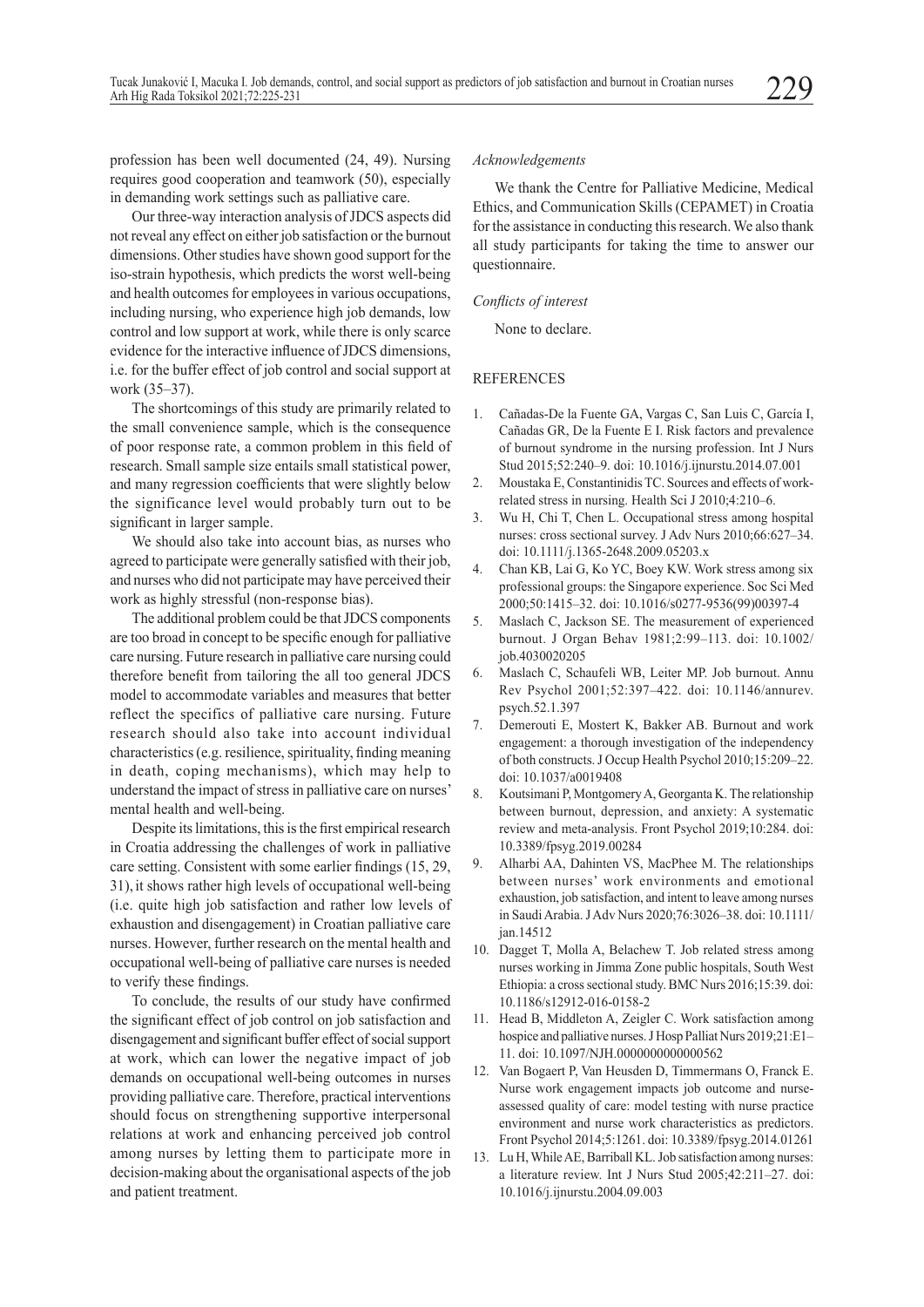- 14. Weiss HM. Deconstructing job satisfaction: separating evaluations, beliefs and affective experiences. Hum Resour Manag Rev 2002;22:173–94. doi: 10.1016/S1053- 4822(02)00045-1
- 15. Gόmez-Urquiza JL, Albendín-García L, Velando-Soriano A, Ortega-Campos E, Ramírez-Baena L, Jose Membrive-Jiménez M, Suleiman-Martos N. Burnout in palliative care nurses, prevalence and risk factors: A systematic review with meta-analysis. Int J Environ Res Public Health 2020;17:7672. doi: 10.3390/ijerph17207672
- 16. Horn DJ, Johnston CB. Burnout and self care for palliative care practitioners. Med Clin North Am 2020;104:561–72. doi: 10.1016/j.mcna.2019.12.007
- 17. Mehta DH, Perez GK, Traeger L, Park ER, Goldman RE, Haime V, Chittenden EH, Denninger JW, Jackson VA. Building resiliency in a palliative care team: a pilot study. J Pain Symptom Manag 2016;51:604–8. doi: 10.1016/j. jpainsymman.2015.10.013
- 18. Wang C, Grassau P, Lawlor PG, Webber C, Bush SH, Gagnon B, Kabir M, Spilg EG. Burnout and resilience among Canadian palliative care physicians. BMC Palliat Care 2020;19:169. doi: 10.1186/s12904-020-00677-z
- 19. Desbiens J-F, Fillon L. Coping strategies, emotional outcomes and spiritual quality of life in pallliative care nurses. Int J Palliat Nurs 2007;13:291–300. doi: 10.12968/ ijpn.2007.13.6.23746
- 20. Ercolani G, Varani S, Peghetti B, Franchini L, Malerba MB, Messana R, Sichi V, Pannuti R, Pannuti F. Burnout in home palliative care: What is the role of coping strategies? J Palliat Care 2020;35:46–52. doi: 10.1177/0825859719827591
- 21. Fillion L, Tremblay I, Truchon M, Côté D, Ward Struthers C, Dupuis R. Job satisfaction and emotional distress among nurses providing palliative care: empirical evidence for an integrative occupational stress-model. Int J Stress Manag 2007;14:1–25. doi: 10.1037/1072-5245.14.1.1
- 22. Frey R, Robinson J, Wong C, Gott M. Burnout, compassion fatigue and psychological capital: Findings from a survey on nurses delivering palliative care. Appl Nurs Res 2018;43:1– 9. doi: 10.1016/j.apnr.2018.06.003
- 23. Jackson V, Mack J, Matsuyama R, Lakoma MD, Sullivan AM, Arnold RM, Weeks JC, Block SD. A qualitative study of oncologists' approaches to end-of-life care. J Palliat Med 2008;11:893–906. doi: 10.1089/jpm.2007.2480
- 24. Kalicińska M, Chylińska J, Wilczek- Różyczka E. Professional burnout and social support in the workplace among hospice nurses and midwives in Poland. Int J Nurs Pract 2012;18:595–603. doi: 10.1111/ijn.12003
- 25. Koh MYH, Chong PH, Neo PSH, Ong YJ, Yong WC, Ong WY, Shen MLJ, Hum AYM. Burnout, psychological morbidity and use of coping mechanisms among palliative care practitioners: A multi-centre cross-sectional study. Palliat Med 2015;29:633–42. doi: 10.1177/0269216315575850
- 26. Kamal AH, Bull JH, Wolf SP, Swetz KM, Shanafelt TD, Ast K, Kavalieratos D, Sinclair CT, Abernethy AP. Prevalence and predictors of burnout among hospice and palliative care clinicians in the U.S. J Pain Symptom Manag 2016;51:690– 6. doi: 10.1016/j.jpainsymman.2015.10.020
- 27. Rizo-Baeza M, Mendiola-Infante SV, Sepehri A, Palazόn-Bru A, Gil-Guillén VF, Cortés-Castell E. Burnout syndrome in nurses working in palliative care units: an analysis of associated factors. J Nurs Manag 2018;26:19–25. doi: 10.1111/jonm.12506
- 28. Miller PE. The relationship between job satisfaction and intention to leave of hospice nurses in a for-profit corporation. J Hosp Palliat Nurs 2008;10:56–64. doi: 10.1097/01. NJH.0000306711.65786.75
- 29. Martins Pereira S, Fonseca AM, Carvalho AS. Burnout in palliative care: a systematic review. Nurs Ethics 2011;18:317– 26. doi: 10.1177/0969733011398092
- 30. Peters L, Cant R, Sellick K, O'Connor M, Lee S, Burney S, Karimi L. Is work stress in palliative care nurses a cause for concern? A literature review. Int J Palliat Nurs 2012;18:561– 7. doi: 10.12968/ijpn.2012.18.11.561
- 31. Parola V, Coelho A, Cardoso D, Sandgren A, Apόstolo J. Burnout in palliative care settings compared with other settings: A systematic review. J Hosp Palliat Nurs 2017;19:442–51. doi: 10.1097/NJH.0000000000000370
- 32. Johnson JV, Hall EM. Job strain, work place social support, and cardiovascular disease: a cross-sectional study of a random sample of the Swedish working population. Am J Public Health 1988;78:1336–42. doi: 10.2105/ ajph.78.10.1336
- 33. Karasek RA, Theorell T. Healthy Work, Stress, Productivity, and the Reconstruction of Working Life. New York (NY): Basic Books; 1990.
- 34. Fillion L, Desbiens JF, Truchon M, Dallaire C, Roch G. Le stress au travail chez les infirmières en soins palliatifs de fin de vie selon le milieu de pratique [Stress at work in nurses providing end-of-life palliative care according to care settings, in French]. Psycho-Oncol 2011;5:127–36. doi: 10.1007/s11839-011-0321-7
- 35. de Lange AH, Taris TW, Kompler MAJ, Houtman ILD, Bongers PM. "The very best of the millennium": longitudinal research and the demand-control-(support) model. J Occup Health Psychol 2003;8:282–305. doi: 10.1037/1076- 8998.8.4.282
- 36. Häuser JA, Mojzisch A, Niesel M, Schulz-Hardt S. Ten years on: a review of recent research on the job demand-control (-support) model and psychological well-being. Work Stress 2010;24:1–35. doi: 10.1080/02678371003683747
- 37. Van der Doef M, Maes S. The job demand-control(-support) model and psychological well-being: a review of 20 years of empirical research. Work Stress 1999;13:87–114. doi: 10.1080/026783799296084
- 38. Brkljačić M. Aktualno stanje palijativne skrbi u Hrvatskoj [Current state of palliative care in Croatia, in Croatian]. Služba Božja 2013;53:367–76.
- 39. Gray-Toft P, Anderson JG. The Nursing Stress Scale: development of an instrument. J Psychopathol Behav Assess 1981;3:11–23. doi: 10.1007/BF01321348
- 40. Gregov Lj, Šimunić A, Nikolić M. Skala psiholoških zahtjeva i kontrole posla [The psychological demands and job control scale, in Croatian]. In: Proroković A, Ćubela Adorić V, Penezić Z, Tucak Junaković I, editors. Zbirka psihologijskih skala i upitnika. Svezak 6. Zadar (Croatia): University of Zadar; 2012. p.13–8.
- 41. Karasek RA, KARASEK R, Karasek RA, Karasek R, Gordon-Strachan G, Pietrowsky C, Frese M, Pieper CF, Schwartz GJ. Job Content Questionnaire and User's Guide. Lowell: University of Massachusetts Lowell, The Job Content Questionnaire Center; 1985.
- 42. Judge TA, Thoresen CJ, Bono JE, Patton, GK. The job satisfaction-job performance relationship: a qualitative and